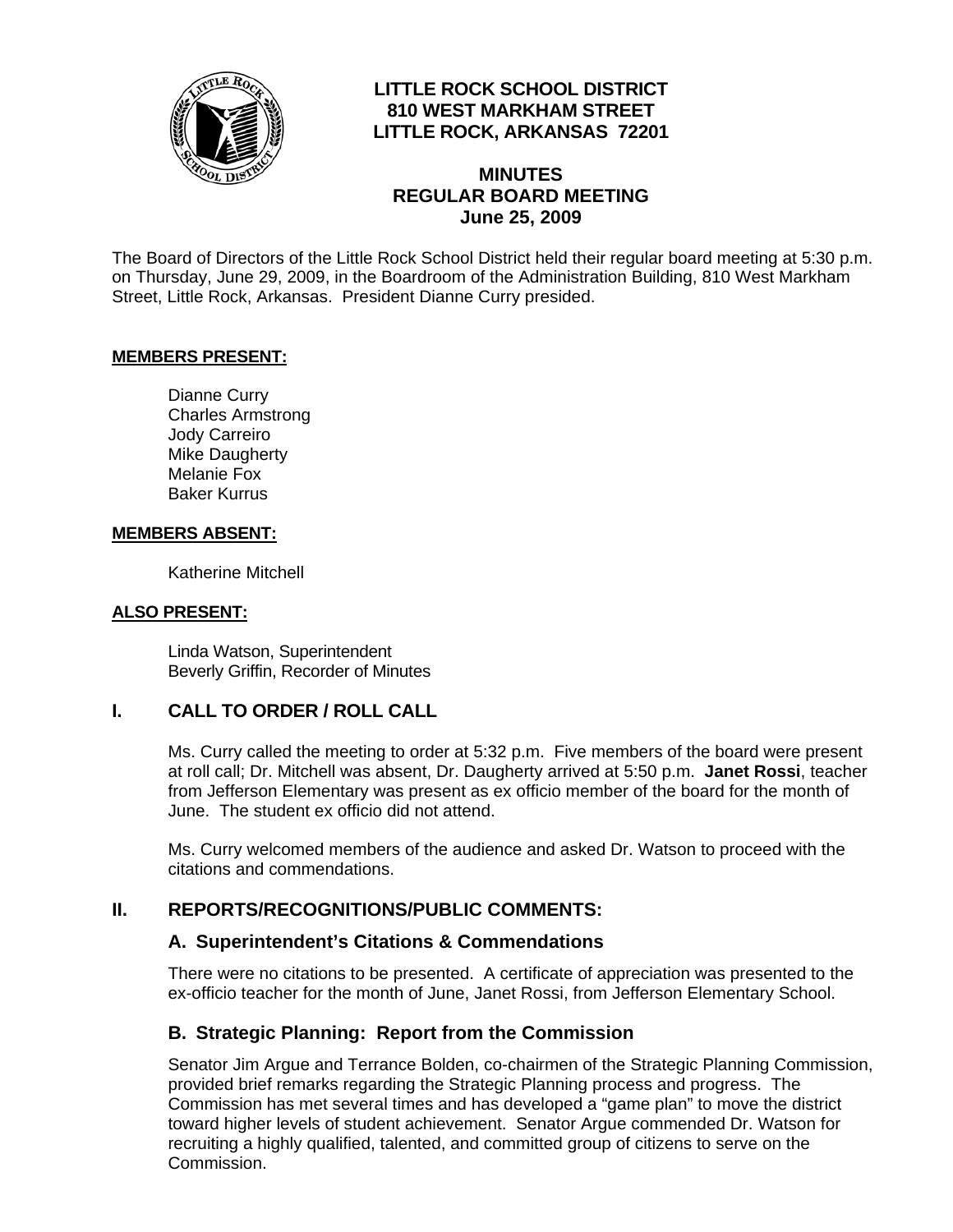A scope of work and proposal for services was requested from Picus & Associates (Picus, Odden & Cohen). These consultants will conduct a fact-finding session within the district and hold a series of five meetings in an effort to develop a realistic plan for the district. They will make a conscientious effort to build community support for the plan as it is developed. Two budget alternatives were provided for the board's review. One was in the amount of \$145,000, and the more extensive plan would be \$200,000. The Commission requested approval of the more comprehensive plan, estimated at \$200,000, expressing concerns about limiting the consultants' ability to provide the widest range of services proposed.

Ms. Fox moved to suspend the rules to reorder the agenda in order to take action on the strategic planning proposal at this point in the agenda. Mr. Armstrong seconded the motion and it **carried unanimously**. Action was taken at this time, but will be reported as ordered in the agenda.

# **C. Remarks from Citizens**

**Cornelius Roberts**, teacher at Parkview Magnet High School, congratulated the board and superintendent on a good school year. Mr. Roberts expressed his opinions on a variety of topics including use of stimulus funds, the student rights and responsibilities handbook in general, and specifically the short-term suspension policy. His concerns were related to allowing students to make up work when they return to school instead of being required to complete the work while they are out of school on suspension.

# **D. Little Rock PTA Council**

**Henri Smothers** spoke on behalf of the PTA Council. Ms. Smothers serves as first vice president, and reported that the Council officers were using this time over the summer to plan for the upcoming school year.

# **E. Little Rock Classroom Teachers Association**

**Michael Coleman** addressed the board on behalf of the CTA. He reported that Ms. Kohler was attending the NEA meeting in San Diego as a delegate from Arkansas. He commented on the potential for change provided by the ARRA / stimulus funds, and expressed hope that the use of these funds will result in permanent improvement to America's school system and overall academic achievement. He closed by commending Dr. Watson for including principals and teachers in the process of setting the district's priorities for spending the stimulus funds.

# **IV. REPORTS AND COMMUNICATIONS**

### **A. Remarks from Board Members**

**Dr. Daugherty** commented on a letter received by board members from City Manager Bruce Moore supporting the creation of a district truancy board.

**Mr. Carreiro** congratulated Hall High student Roosevelt Harris on his appointment as governor of Boys State. He also commended the students and faculty at Central High School on being listed on the Newsweek poll of best high schools in America.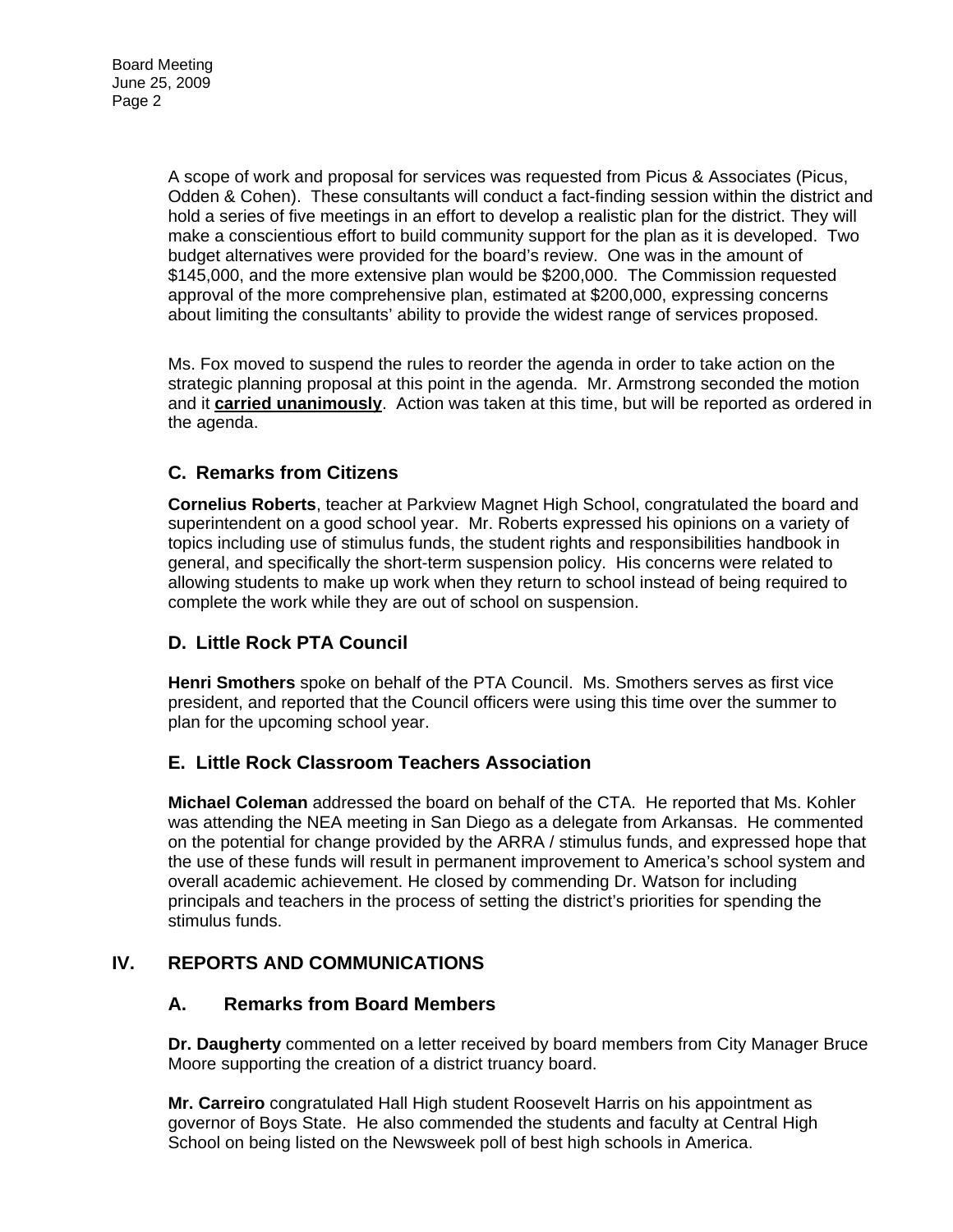**Mr. Kurrus** encouraged the public to drive by the construction site of the new Roberts Elementary School on Highway 10 and Taylor Loop Road. He encouraged administrators to begin planning for a middle school, and he asked for consideration to be given to spending stimulus funds on "bricks and mortar" instead of on personnel costs. He reminded the board that the district faces tremendous financial challenges, especially as the desegregation funding phases out.

**Ms. Curry** reported that she had attended two fifth grade graduations, Watson and Baseline Elementary. She encouraged students to participate in remedial programs and to continue learning over the summer.

# **B. Legal Update**

No report.

# **C. Middle School Advisory Task Force Committee Update**

Short- and long-term priorities were submitted to the administration by the Middle School Advisory Task Force. Dr. Watson reported that the recommendations would be reviewed by the administration and that those with no budget implications would be implemented over the course of the next school year. Mr. Carreiro served as the board's representative on the Middle School Task Force and reported that they envisioned an ongoing process for improving education at the middle level. He reported that the recommendations brought forth at this time did not include anything that would require a policy change, and that the committee would recommend a process to review progress along the way. Additional recommendations will be made in the future and submitted for the board's review.

# **D. Budget Update**

Mr. Bailey briefly reported that there was little change in the status of district's revenues and expenditures. He stated that expenditures are remaining fairly stable due to conservative steps in hiring. He reported that additional information is being developed and that he expected he would be prepared to conduct a budget review in July.

# **E. Internal Auditors Report**

Mr. Becker's report was provided in the agenda. No additional information was requested.

# **V. APPROVAL OF ROUTINE MATTERS**

### **A. Board Meeting Dates, 2009-2010 School Year**

The annual schedule of monthly meeting dates was provided for the board's review and approval. As specified in board policy, regular meeting dates were set on the second and fourth Thursday of each month. For the 2009-2010 school year, dates were adjusted in November and December for the Thanksgiving and Christmas / winter break, in March for spring break, and in May to accommodate the dates for high school graduations. Ms. Fox made a motion to approve the schedule as presented. Dr. Daugherty seconded the motion and it **carried unanimously**.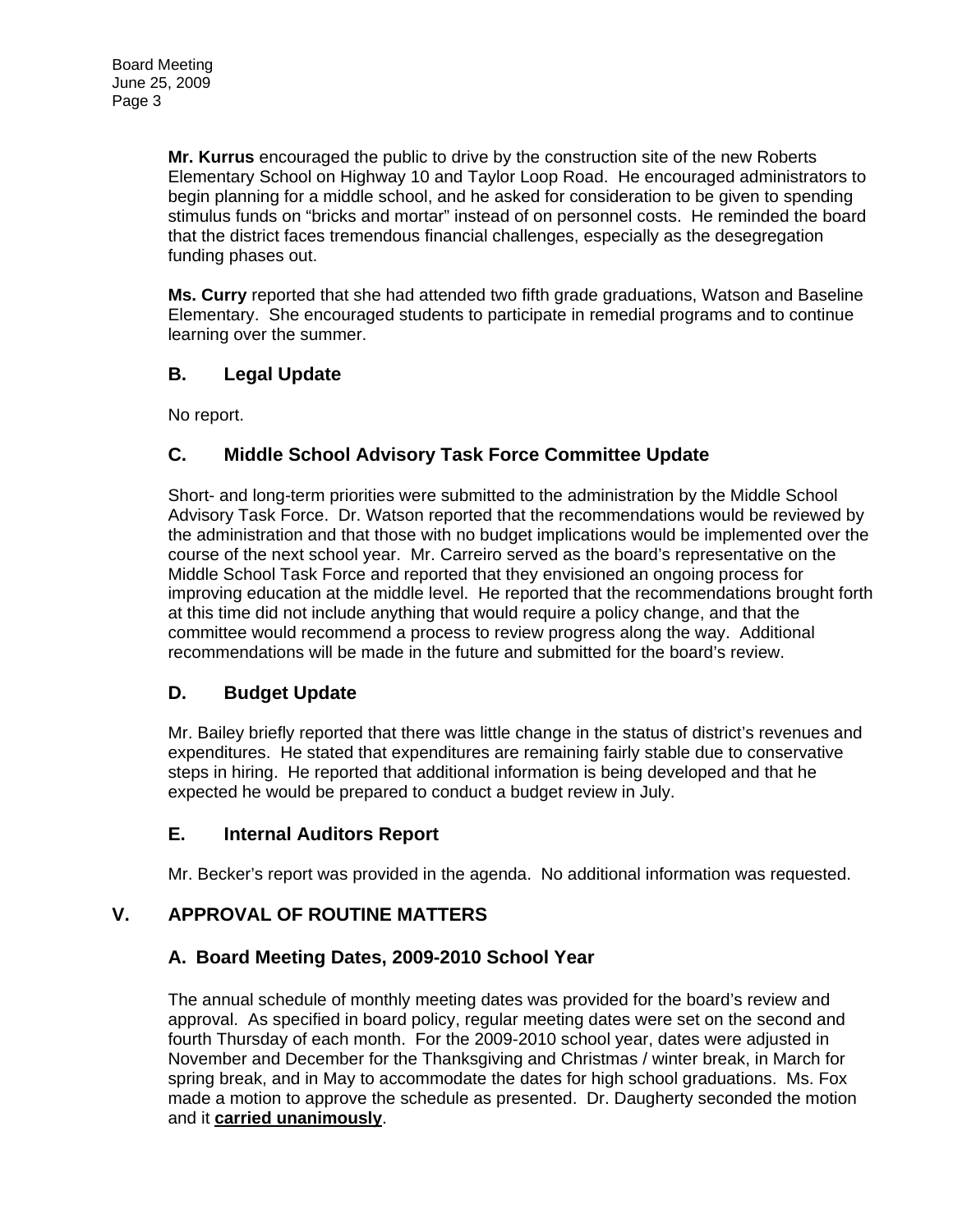## **B. Donations of Property**

The Board was asked to approve the acceptance of recent donations to the District. Teacher ex officio, Janet Rossi, read the listed donations.

Ms. Fox made a motion to accept the donations as listed; Dr. Daugherty seconded the motion, and it **carried unanimously.** Donations are listed in the following chart:

| <b>SCHOOL/DEPARTMENT</b>      | <b>ITEM</b>                                           | <b>DONOR</b>                  |
|-------------------------------|-------------------------------------------------------|-------------------------------|
| <b>Bale Elementary School</b> | \$420.00 cash for good citizen rewards                | Bale Chevrolet / Honda        |
|                               | \$1,000.00 cash for completion of<br>student projects | UALR / Children International |
| Geyer Springs Elementary      | \$500.00 Cash to assist with field day<br>activities  | Central Arkansas Water        |
| Pulaski Heights Middle School | \$2,000.00 cash for the Skyriders<br>Team             | Lisenne Rockefeller           |

#### **DONATIONS**

### **C. Minutes**

Minutes from the regular board meeting of May 21, 2009 and from special meetings held on June 11 and June 18, were presented for the board's review and approval. Mr. Armstrong moved to approve the minutes as submitted; Ms. Fox seconded the motion and it **carried unanimously**.

### **VI. ADMINISTRATION**

### **A. Strategic Planning: Report & Recommendation for Consultant's Contract**

In February 2009 the board approved the formation of a strategic planning commission to collaborate on the development of a new plan for the district. The Commission includes representatives from the LRSD Board, the city of Little Rock, the faith-based community, institutions of higher education, the legislature, the Hispanic community, Joshua Intervenors, the PTA Council and other parent representatives.

Action was taken earlier in the agenda after hearing a brief report from the Commission's cochairmen Senator Jim Argue and Mr. Terence Bolden. Ms. Fox moved to approve the recommendation to contract with Picus & Associates for the development of a comprehensive strategic plan. Mr. Kurrus seconded the motion and it **carried unanimously**.

Ms. Curry commended the members of the commission for volunteering to serve in this effort, especially Mr. Kurrus for serving as the board's representative. Mr. Kurrus also thanked the other members of the commission and stated that he believed that Picus & Odden, nationally recognized school reform consultants, would provide the organizational skill and experience to make long-term effective change in the LRSD. He noted that this would be a perfect use of our stimulus funds by making a one-time expenditure for long-term improvements in the way business is done in the LRSD.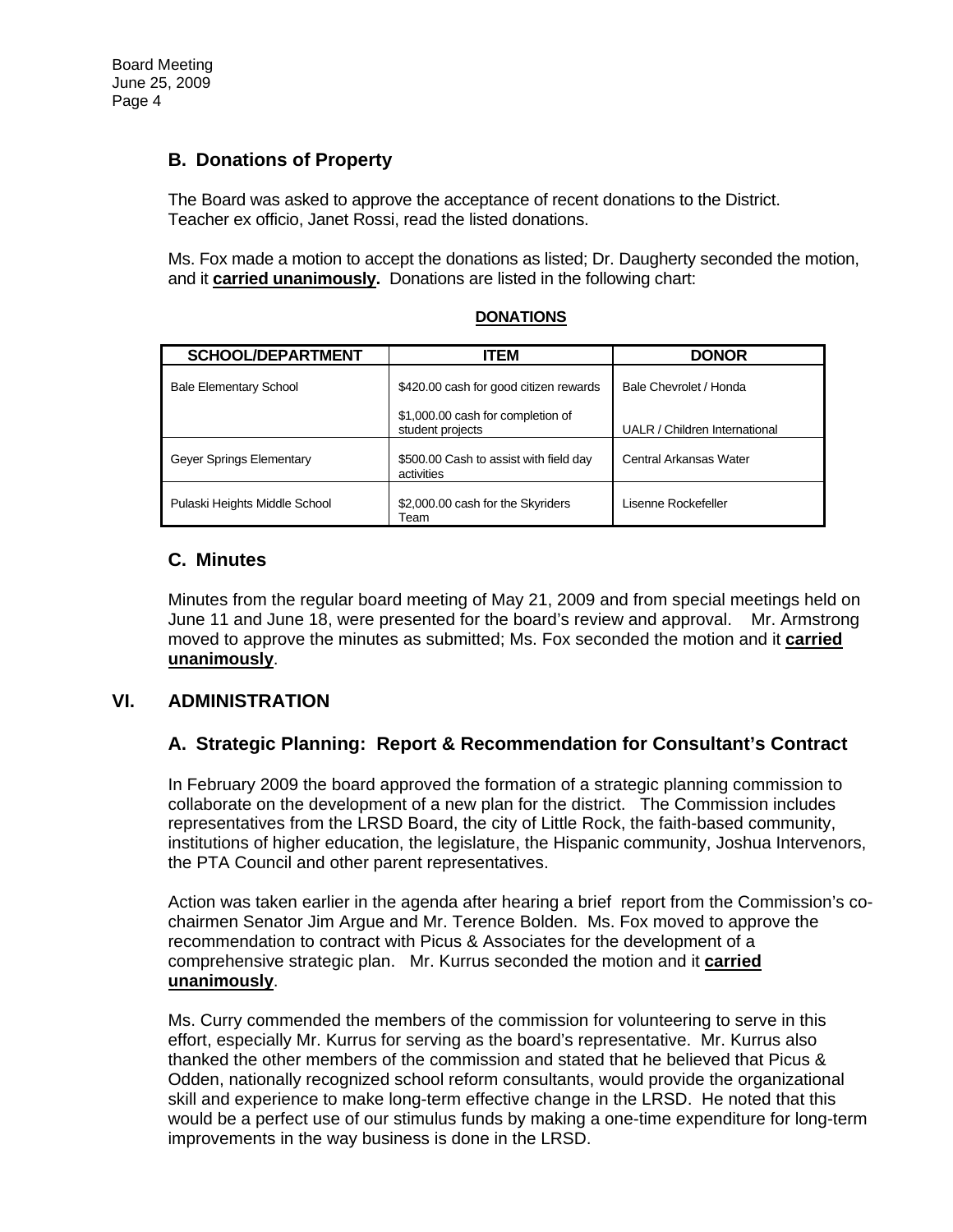# **VII. EDUCATIONAL SERVICES**

## **A. 2009-2010 Evaluation Agenda**

Dr. DeJarnette provided a brief review of the information provided in the board's agenda and responded to questions regarding the evaluation plan for the 2009-10 school year. Ms. Fox asked for additional information including a comprehensive list of programs, expenditures and budgets and requested that those items be tied to the evaluation process. She asked that the progress of the programs be tracked to see if they are working as intended to meet the overall goals of the district. She asked that a list be developed showing which schools have which program in order to assess effectiveness and determine which programs work to improve achievement.

Mr. Kurrus also asked for more detailed reporting and asked that the administration "narrow the scope" and refine the programs that work in order to eliminate the programs that don't meet the needs of our students. He specifically focused his comments on *Target Teach* and the way curriculum is aligned to standards in order to achieve higher achievement test scores. He asked how achievement is measured comparing *Target Teach* to the strategies already in place in the classroom. "What does *Target Teach* do for us that we cannot do for ourselves?"

Mr. Carreiro agreed with previous comments and stated that test data should be included with the evaluations, but he acknowledged the lag in receipt of test data when program development and evaluation is done. He asked Dr. DeJarnette to include a measure for effectiveness of professional development and whether that can be targeted to special needs for training teachers. He also asked that the cost of professional development be attached to the programs evaluated.

Mr. Carreiro moved to approve the evaluation agenda as presented. Dr. Daugherty seconded the motion and it **carried unanimously**.

### **VIII. HUMAN RESOURCES**

# **A. Position in Financial Services (request to table)**

A proposal to create a new position in the Financial Services department was included in the board's agenda. This position would be funded with ARRA stimulus funds and would be for the term of eligibility for those funds. Ms. Fox made a motion to create a new position in financial services; Dr. Daugherty seconded. No vote was taken on the motion.

The administration asked that action be tabled at this time so that creation of this position could be included with the full proposal of stimulus fund requests. Mr. Kurrus moved to table action as requested by the administration; Dr. Daugherty seconded the motion and it **carried unanimously.** 

### **B. Personnel Changes**

Routine personnel matters were printed in the board's agenda. Dr. Daugherty moved to approve the recommendations as presented. Mr. Carreiro seconded the motion and it **carried unanimously**.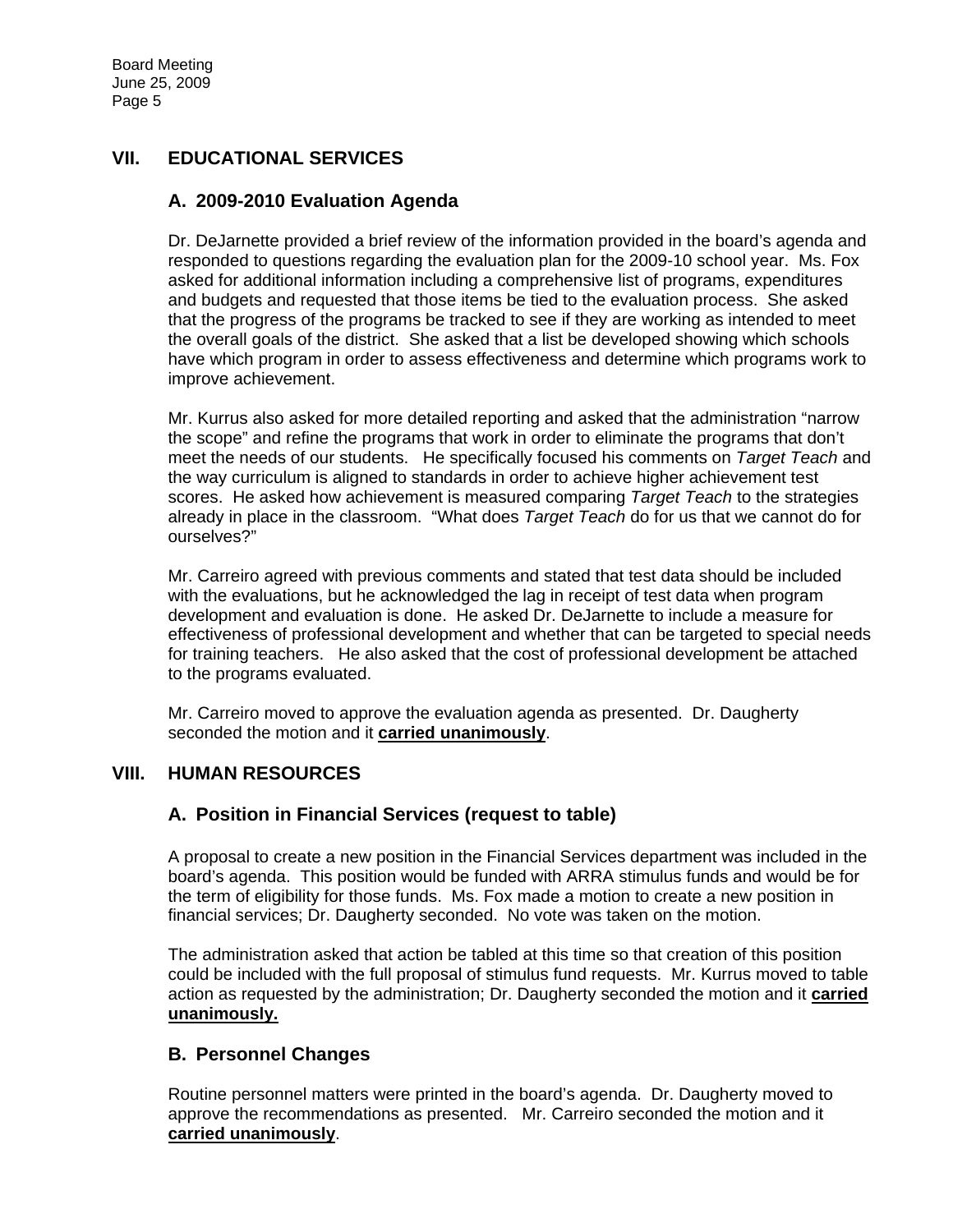# **IX. FINANCE & SUPPORT SERVICES**

# **A. Annual School Election Budget**

As required by Arkansas statute 6-13-622, school districts must publish their annual budget and school millage rates not less than sixty (60) days prior to the annual school election in September of each year. The administration presented the required budget for the period July 1, 2010 through June 20, 2011 for the board's review and approval. Mr. Kurrus moved to approve; Dr. Daugherty seconded the motion and it **carried unanimously**.

## **B. Extension of Technology Consultant Contract**

The administration presented a request to approve a two-year extension of the contract with Sharon Dowdy / Education Innovations. Ms. Dowdy provides support for the information services and technology departments in the areas of maintenance, e-rate funding, new school technology initiatives and administrative support and development. Mr. Kurrus noted for the record that he had previously voted in opposition to funding for this support position, with his preference being to assign these responsibilities to someone within the district's technology department.

Ms. Fox moved to approve the two year extension. Dr. Daugherty seconded the motion and it **carried 4-2** with Mr. Kurrus and Mr. Armstrong voting no.

## **C. Issuance & Delivery of Bonds**

At the February 26, 2009 meeting, the board voted to authorize the issuance of second lien bonds in the amount of \$21,390,000 to fund the completion of the new Don Roberts Elementary School and other capital projects across the district. The bond sale was held on June 23, and a resolution awarding the sale of the bonds was presented for the board's adoption.

Ms. Fox moved to approve the resolution authorizing the issuance and delivery of the bonds. Mr. Carreiro seconded the motion and it **carried 5-0-1**. Dr. Daugherty exited the room during the vote citing a conflict of interest. His vote was recorded as an abstention.

# **D. Financial Audit Services**

As directed by Board Policy DIE, Audits / Financial Monitoring, the audit committee met to review proposals for conducting the district's annual financial audit. Three candidates were interviewed and ranked according to the proposals submitted. The committee selected Hudson Cisne & Company and recommended approval for a three-year contract beginning with the 2008-2009 fiscal year. Mr. Carreiro moved to approve the committee's recommendation; Dr. Daugherty seconded the motion and it **carried unanimously.**

### **E. Monthly Financial Statements**

The monthly financial statements were attached to the board's agenda. No additional information was requested.